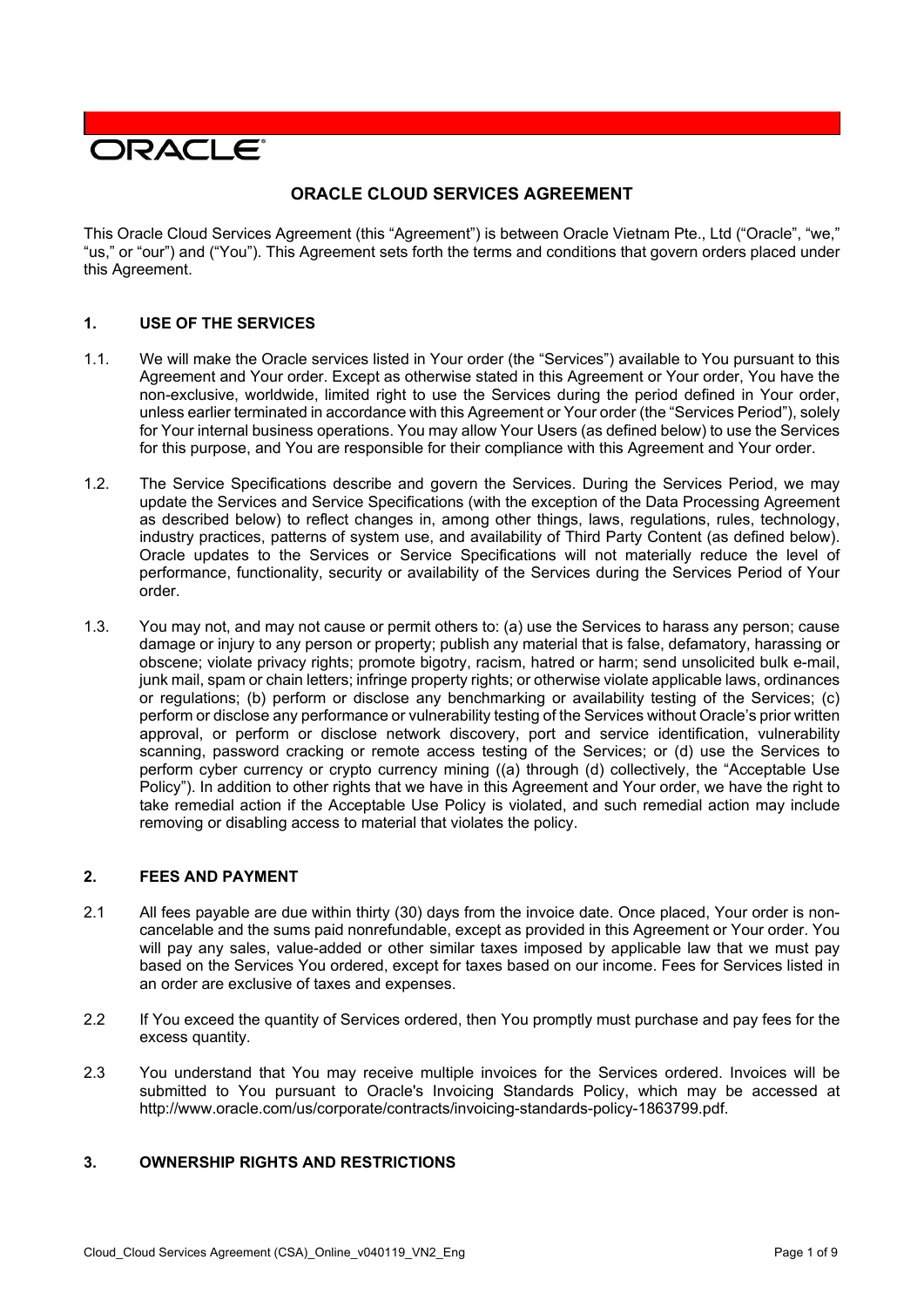- 3.1. You or Your licensors retain all ownership and intellectual property rights in and to Your Content (as defined below). We or our licensors retain all ownership and intellectual property rights in and to the Services, derivative works thereof, and anything developed or delivered by or on behalf of us under this Agreement.
- 3.2. You may have access to Third Party Content through use of the Services. Unless otherwise stated in Your order, all ownership and intellectual property rights in and to Third Party Content and the use of such content is governed by separate third party terms between You and the third party.
- 3.3. You grant us the right to host, use, process, display and transmit Your Content to provide the Services pursuant to and in accordance with this Agreement and Your order. You have sole responsibility for the accuracy, quality, integrity, legality, reliability, and appropriateness of Your Content, and for obtaining all rights related to Your Content required by Oracle to perform the Services.
- 3.4. You may not, and may not cause or permit others to: (a) modify, make derivative works of, disassemble, decompile, reverse engineer, reproduce, republish download or copy any part of the Services (including data structures or similar materials produced by programs); (b) access or use the Services to build or support, directly or indirectly, products or services competitive to Oracle; or (c) license, sell, transfer, assign, distribute, outsource, permit timesharing or service bureau use of, commercially exploit, or make available the Services to any third party except as permitted by this Agreement or Your order.

## **4. NONDISCLOSURE**

- 4.1. By virtue of this Agreement, the parties may disclose to each other information that is confidential ("Confidential Information"). Confidential Information shall be limited to the terms and pricing under this Agreement and Your order, Your Content residing in the Services, and all information clearly identified as confidential at the time of disclosure.
- 4.2. A party's Confidential Information shall not include information that: (a) is or becomes a part of the public domain through no act or omission of the other party; (b) was in the other party's lawful possession prior to the disclosure and had not been obtained by the other party either directly or indirectly from the disclosing party; (c) is lawfully disclosed to the other party by a third party without restriction on the disclosure; or (d) is independently developed by the other party.
- 4.3. Each party agrees not to disclose the other party's Confidential Information to any third party other than as set forth in the following sentence for a period of five years from the date of the disclosing party's disclosure of the Confidential Information to the receiving party; however, we will protect the confidentiality of Your Content residing in the Services for as long as such information resides in the Services. Each party may disclose Confidential Information only to those employees, agents or subcontractors who are required to protect it against unauthorized disclosure in a manner no less protective than required under this Agreement, and each party may disclose the other party's Confidential Information in any legal proceeding or to a governmental entity as required by law. We will protect the confidentiality of Your Content residing in the Services in accordance with the Oracle security practices defined as part of the Service Specifications applicable to Your order.

# **5. PROTECTION OF YOUR CONTENT**

- 5.1. In order to protect Your Content provided to Oracle as part of the provision of the Services, Oracle will comply with the applicable administrative, physical, technical and other safeguards, and other applicable at applicable at applicable at of system and content management, available at [http://www.oracle.com/us/corporate/contracts/cloud-services/index.html.](http://www.oracle.com/us/corporate/contracts/cloud-services/index.html)
- 5.2. To the extent Your Content includes Personal Data (as that term is defined in the applicable data privacy policies and the Data Processing Agreement (as that term is defined below)), Oracle will furthermore comply with the following: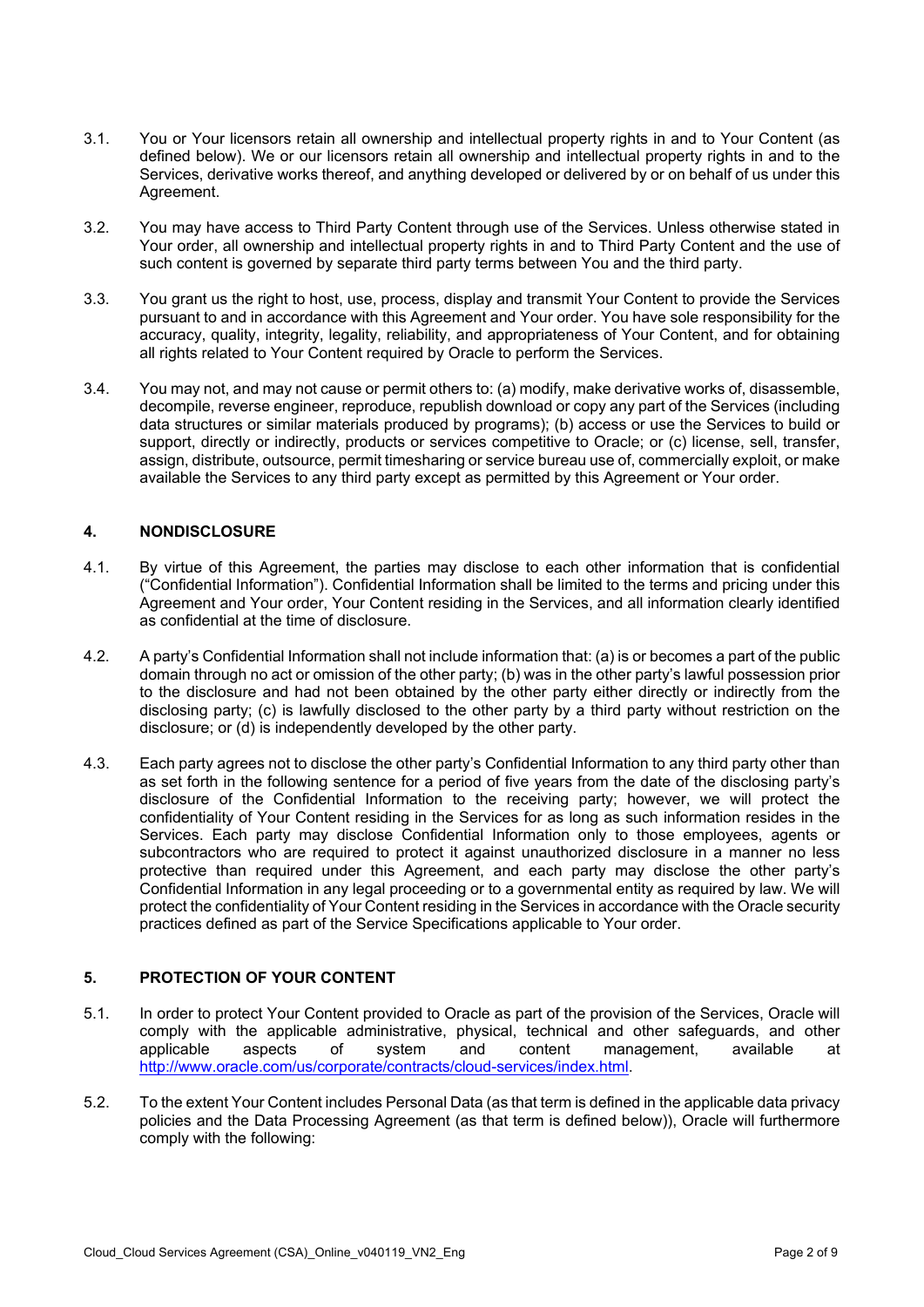- a. the relevant Oracle privacy policies applicable to the Services, available at [http://www.oracle.com/us/legal/privacy/overview/index.html;](http://www.oracle.com/us/legal/privacy/overview/index.html) and
- b. the applicable version of the Data Processing Agreement for Oracle Services (the "Data Processing Agreement"), unless stated otherwise in Your order. The version of the Data Processing Agreement applicable to Your order (a) is available at [https://www.oracle.com/corporate/contracts/cloud](https://www.oracle.com/corporate/contracts/cloud-services/contracts.html#data-processing)[services/contracts.html#data-processing](https://www.oracle.com/corporate/contracts/cloud-services/contracts.html#data-processing) and is incorporated herein by reference, and (b) will remain in force during the Services Period of Your order. In the event of any conflict between the terms of the Data Processing Agreement and the terms of the Service Specifications (including any applicable Oracle privacy policies), the terms of the Data Processing Agreement shall take precedence.
- 5.3. Without prejudice to Sections 5.1 and 5.2 above, You are responsible for (a) any required notices, consents and/or authorizations related to Your provision of, and our processing of, Your Content (including any Personal Data) as part of the Services, (b) any security vulnerabilities, and the consequences of such vulnerabilities, arising from Your Content, including any viruses, Trojan horses, worms or other harmful programming routines contained in Your Content, and (c) any use by You or Your Users of the Services in a manner that is inconsistent with the terms of this Agreement. To the extent You disclose or transmit Your Content to a third party, we are no longer responsible for the security, integrity or confidentiality of such content outside of Oracle's control.
- 5.4. Unless otherwise specified in Your order (including in the Service Specifications), Your Content may not include any sensitive or special data that imposes specific data security or data protection obligations on Oracle in addition to or different from those specified in the Service Specifications. If available for the Services, You may purchase additional services from us (e.g., Oracle Payment Card Industry Compliance Services) designed to address specific data security or data protection requirements applicable to such sensitive or special data You seek to include in Your Content.

#### **6. WARRANTIES, DISCLAIMERS AND EXCLUSIVE REMEDIES**

- 6.1. Each party represents that it has validly entered into this Agreement and that it has the power and authority to do so. We warrant that during the Services Period, we will perform the Services using commercially reasonable care and skill in all material respects as described in the Service Specifications. If the Services provided to You were not performed as warranted, You must promptly provide us with a written notice that describes the deficiency in the Services (including, as applicable, the service request number notifying us of the deficiency in the Services).
- 6.2. WE DO NOT WARRANT THAT THE SERVICES WILL BE PERFORMED ERROR-FREE OR UNINTERRUPTED, THAT WE WILL CORRECT ALL SERVICES ERRORS, OR THAT THE SERVICES WILL MEET YOUR REQUIREMENTS OR EXPECTATIONS. WE ARE NOT RESPONSIBLE FOR ANY ISSUES RELATED TO THE PERFORMANCE, OPERATION OR SECURITY OF THE SERVICES THAT ARISE FROM YOUR CONTENT OR THIRD PARTY CONTENT OR SERVICES PROVIDED BY THIRD PARTIES.
- 6.3. FOR ANY BREACH OF THE SERVICES WARRANTY, YOUR EXCLUSIVE REMEDY AND OUR ENTIRE LIABILITY SHALL BE THE CORRECTION OF THE DEFICIENT SERVICES THAT CAUSED THE BREACH OF WARRANTY, OR, IF WE CANNOT SUBSTANTIALLY CORRECT THE DEFICIENCY IN A COMMERCIALLY REASONABLE MANNER, YOU MAY END THE DEFICIENT SERVICES AND WE WILL REFUND TO YOU THE FEES FOR THE TERMINATED SERVICES THAT YOU PRE-PAID TO US FOR THE PERIOD FOLLOWING THE EFFECTIVE DATE OF TERMINATION.
- 6.4. TO THE EXTENT NOT PROHIBITED BY LAW, THESE WARRANTIES ARE EXCLUSIVE AND THERE ARE NO OTHER EXPRESS OR IMPLIED WARRANTIES OR CONDITIONS INCLUDING FOR SOFTWARE, HARDWARE, SYSTEMS, NETWORKS OR ENVIRONMENTS OR FOR MERCHANTABILITY, SATISFACTORY QUALITY AND FITNESS FOR A PARTICULAR PURPOSE.

# **7. LIMITATION OF LIABILITY**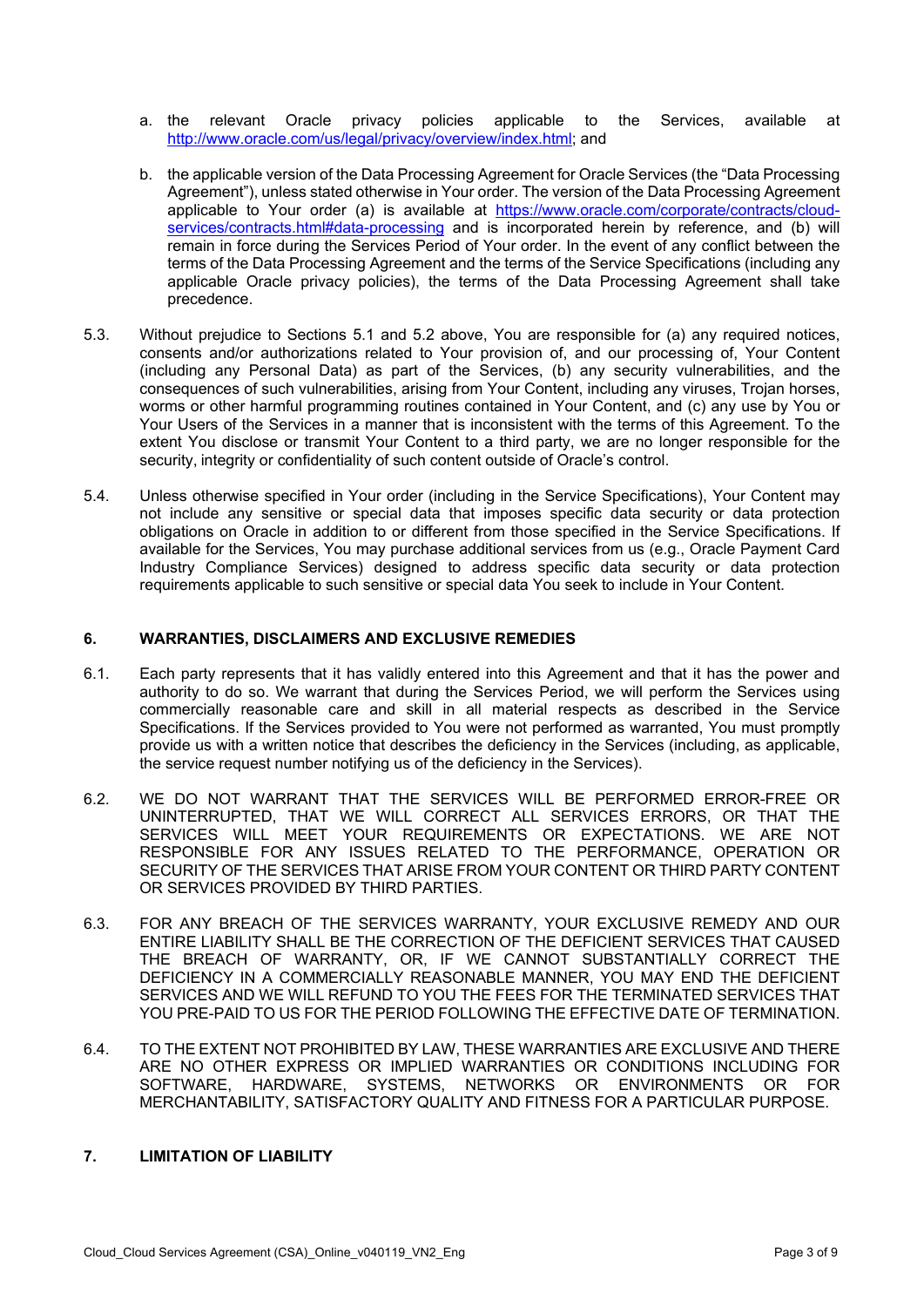- 7.1. IN NO EVENT WILL EITHER PARTY OR ITS AFFILIATES BE LIABLE FOR ANY INDIRECT, CONSEQUENTIAL, INCIDENTAL, SPECIAL, PUNITIVE, OR EXEMPLARY DAMAGES, OR ANY LOSS OF REVENUE, PROFITS (EXCLUDING FEES UNDER THIS AGREEMENT), SALES, DATA, DATA USE GOODWILL OR REPUTATION.
- 7.2. IN NO EVENT SHALL THE AGGREGATE LIABILITY OF ORACLE AND OUR AFFILIATES ARISING OUT OF OR RELATED TO THIS AGREEMENT OR YOUR ORDER, WHETHER IN CONTRACT, TORT, OR OTHERWISE, EXCEED THE TOTAL AMOUNTS ACTUALLY PAID UNDER YOUR ORDER FOR THE SERVICES GIVING RISE TO THE LIABILITY DURING THE TWELVE (12) MONTHS IMMEDIATELY PRECEDING THE EVENT GIVING RISE TO SUCH LIABILITY.

#### **8. INDEMNIFICATION**

- 8.1. If a third party makes a claim against either You or Oracle ("Recipient" which may refer to You or us depending upon which party received the Material), that any information, design, specification, instruction, software, service, data, hardware, or material (collectively, "Material") furnished by either You or us ("Provider" which may refer to You or us depending on which party provided the Material) and used by the Recipient infringes the third party's intellectual property rights, the Provider, at the Provider's sole cost and expense, will defend the Recipient against the claim and indemnify the Recipient from the damages, liabilities, costs and expenses awarded by the court to the third party claiming infringement or the settlement agreed to by the Provider, if the Recipient does the following:
	- a. notifies the Provider promptly in writing, not later than 30 days after the Recipient receives notice of the claim (or sooner if required by applicable law);
	- b. gives the Provider sole control of the defense and any settlement negotiations; and
	- c. gives the Provider the information, authority and assistance the Provider needs to defend against or settle the claim.
- 8.2. If the Provider believes or it is determined that any of the Material may have violated a third party's intellectual property rights, the Provider may choose to either modify the Material to be non-infringing (while substantially preserving its utility or functionality) or obtain a license to allow for continued use, or if these alternatives are not commercially reasonable, the Provider may end the license for, and require return of, the applicable Material and refund any unused, prepaid fees the Recipient may have paid to the other party for such Material. If such return materially affects our ability to meet obligations under the relevant order, then we may, upon 30 days prior written notice, terminate the order. If such Material is third party technology and the terms of the third party license do not allow us to terminate the license, then we may, upon 30 days prior written notice, end the Services associated with such Material and refund any unused, prepaid fees for such Services.
- 8.3. The Provider will not indemnify the Recipient if the Recipient (a) alters the Material or uses it outside the scope of use identified in the Provider's user or program documentation or Service Specifications, or (b) uses a version of the Material which has been superseded, if the infringement claim could have been avoided by using an unaltered current version of the Material which was made available to the Recipient. The Provider will not indemnify the Recipient to the extent that an infringement claim is based upon any Material not furnished by the Provider. We will not indemnify You to the extent that an infringement claim is based on Third Party Content or any Material from a third party portal or other external source that is accessible or made available to You within or by the Services (e.g., a social media post from a third party blog or forum, a third party Web page accessed via a hyperlink, marketing data from third party data providers, etc.).
- 8.4. This Section 8 provides the parties' exclusive remedy for any infringement claims or damages.

#### **9. TERM AND TERMINATION**

- 9.1. This Agreement is valid for the order which this Agreement accompanies.
- 9.2. Services shall be provided for the Services Period defined in Your order.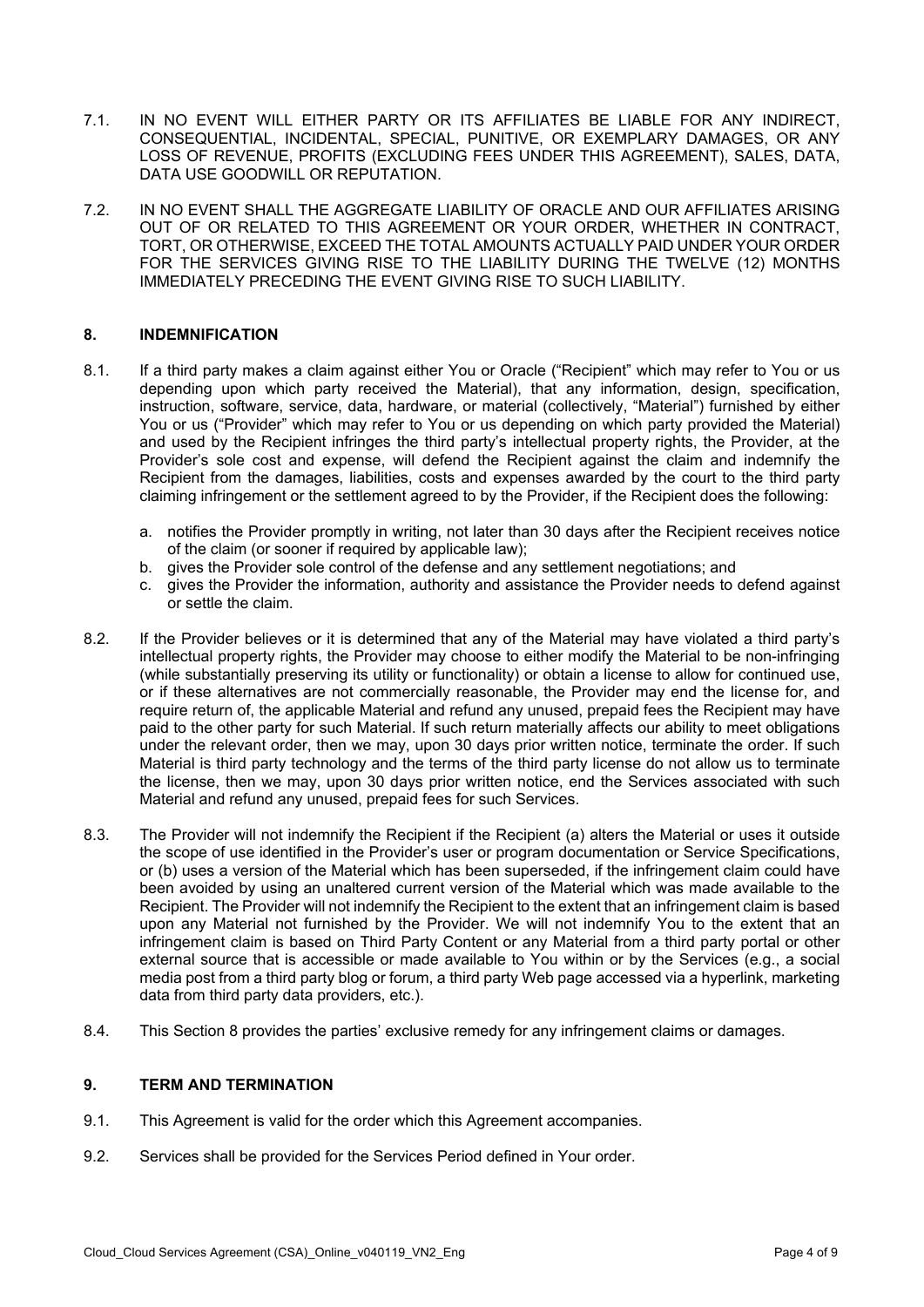- 9.3. We may suspend Your or Your Users' access to, or use of, the Services if we believe that (a) there is a significant threat to the functionality, security, integrity, or availability of the Services or any content, data, or applications in the Services; (b) You or Your Users are accessing or using the Services to commit an illegal act; or (c) there is a violation of the Acceptable Use Policy. When reasonably practicable and lawfully permitted, we will provide You with advance notice of any such suspension. We will use reasonable efforts to re-establish the Services promptly after we determine that the issue causing the suspension has been resolved. During any suspension period, we will make Your Content (as it existed on the suspension date) available to You. Any suspension under this Section shall not excuse You from Your obligation to make payments under this Agreement.
- 9.4. If either of us breaches a material term of this Agreement or any order and fails to correct the breach within 30 days of written specification of the breach, then the breaching party is in default and the nonbreaching party may terminate (a) in the case of breach of any order, the order under which the breach occurred, or (b) in the case of breach of the Agreement, the Agreement and any orders that have been placed under the Agreement. If we terminate any orders as specified in the preceding sentence, You must pay within 30 days all amounts that have accrued prior to such termination, as well as all sums remaining unpaid for the Services under such order(s) plus related taxes and expenses. Except for nonpayment of fees, the nonbreaching party may agree in its sole discretion to extend the 30 day period for so long as the breaching party continues reasonable efforts to cure the breach. You agree that if You are in default under this Agreement, You may not use those Services ordered.
- 9.5. At the end of the Services Period, we will make Your Content (as it existed at the end of the Services Period) available for retrieval by You during a retrieval period set out in the Service Specifications. At the end of such retrieval period, and except as may be required by law, we will delete or otherwise render unrecoverable any of Your Content that remains in the Services. Our data deletion practices are described in more detail in the Service Specifications.
- 9.6. Provisions that survive termination or expiration of this Agreement are those relating to limitation of liability, indemnification, payment and others which by their nature are intended to survive.

#### **10. THIRD-PARTY CONTENT, SERVICES AND WEBSITES**

10.1 The Services may enable You to link to, transfer Your Content or Third Party Content to, or otherwise access, third parties' websites, platforms, content, products, services, and information ("Third Party Services"). Oracle does not control and is not responsible for Third Party Services. You are solely responsible for complying with the terms of access and use of Third Party Services, and if Oracle accesses or uses any Third Party Services on Your behalf to facilitate performance of the Services, You are solely responsible for ensuring that such access and use, including through passwords, credentials or tokens issued or otherwise made available to You,is authorized by the terms of access and use for such services.

If You transfer or cause the transfer of Your Content or Third Party Content from the Services to a Third Party Service or other location, that transfer constitutes a distribution by You and not by Oracle.

- 10.2 Any Third Party Content we make accessible is provided on an "as-is" and "as available" basis without any warranty of any kind. You acknowledge and agree that we are not responsible for, and have no obligation to control, monitor, or correct, Third Party Content. We disclaim all liabilities arising from or related to Third Party Content.
- 10.3 You acknowledge that: (i) the nature, type, quality and availability of Third Party Content may change at any time during the Services Period, and (ii) features of the Services that interoperate with Third Party Services such as Facebook™, YouTube™ and Twitter™, etc. , depend on the continuing availability of such third parties' respective application programming interfaces (APIs). We may need to update, change or modify the Services under this Agreement as a result of a change in, or unavailability of, such Third Party Content, Third Party Services or APIs. If any third party ceases to make its Third Party Content or APIs available on reasonable terms for the Services, as determined by us in our sole discretion, we may cease providing access to the affected Third Party Content or Third Party Services without any liability to You. Any changes to Third Party Content, Third Party Services or APIs, including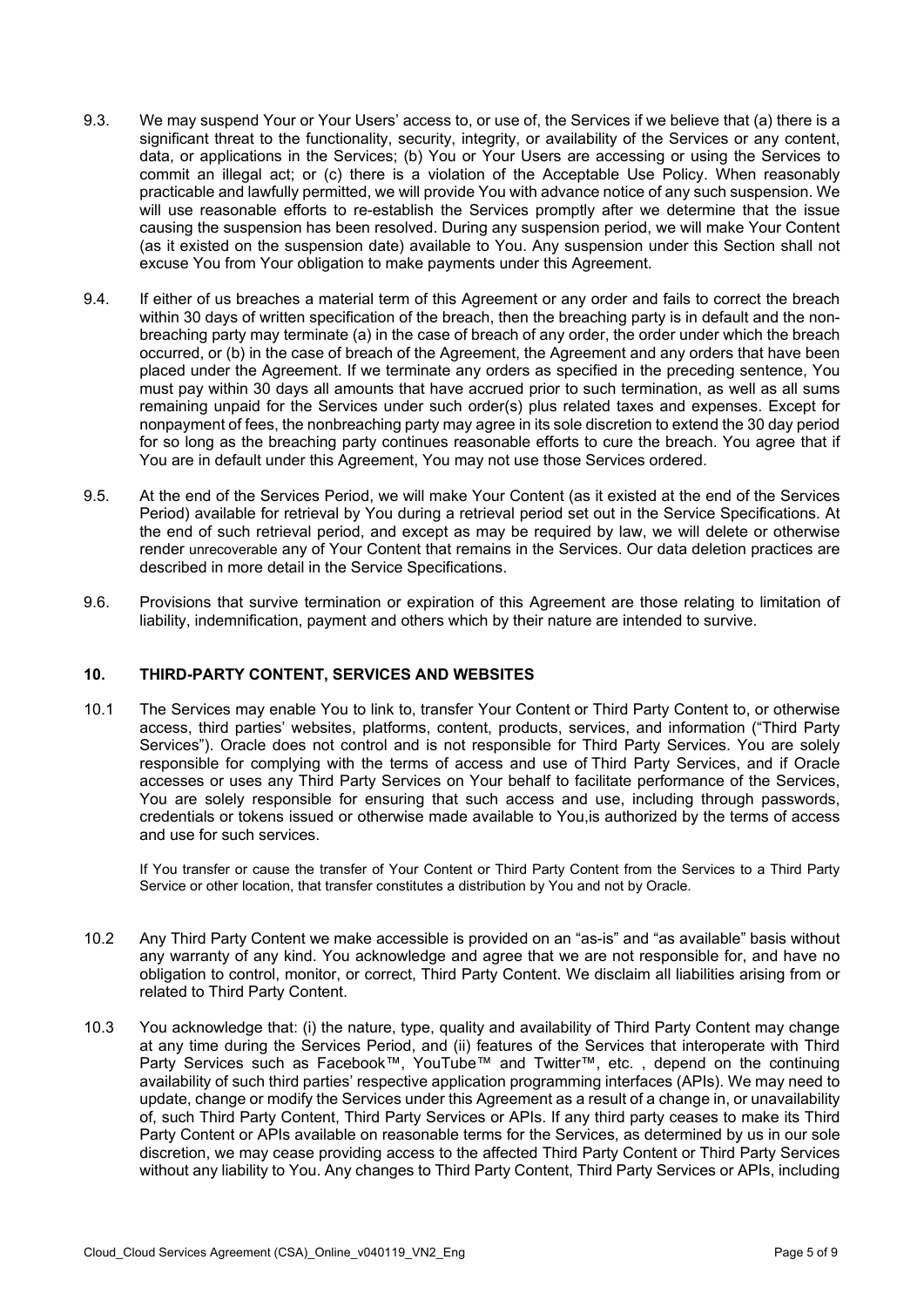their unavailability, during the Services Period does not affect Your obligations under this Agreement or the applicable order, and You will not be entitled to any refund, credit or other compensation due to any such changes.

# **11. SERVICE MONITORING, ANALYSES AND ORACLE SOFTWARE**

- 11.1. We continuously monitor the Services to facilitate Oracle's operation of the Services; to help resolve Your service requests; to detect and address threats to the functionality, security, integrity, and availability of the Services as well as any content, data, or applications in the Services; and to detect and address illegal acts or violations of the Acceptable Use Policy. Oracle monitoring tools do not collect or store any of Your Content residing in the Services, except as needed for such purposes. Oracle does not monitor, and does not address issues with, non-Oracle software provided by You or any of Your Users that is stored in, or run on or through, the Services. Information collected by Oracle monitoring tools (excluding Your Content) may also be used to assist in managing Oracle's product and service portfolio, to help Oracle address deficiencies in its product and service offerings, and for license management purposes.
- 11.2. We may (i) compile statistical and other information related to the performance, operation and use of the Services, and (ii) use data from the Services in aggregated form for security and operations management, to create statistical analyses, and for research and development purposes (clauses i and ii are collectively referred to as "Service Analyses"). We may make Service Analyses publicly available; however, Service Analyses will not incorporate Your Content, Personal Data or Confidential Information in a form that could serve to identify You or any individual. We retain all intellectual property rights in Service Analyses.
- 11.3. We may provide You with the ability to obtain certain Oracle Software (as defined below) for use with the Services. If we provide Oracle Software to You and do not specify separate terms for such software, then such Oracle Software is provided as part of the Services and You have the non-exclusive, worldwide, limited right to use such Oracle Software, subject to the terms of this Agreement and Your order (except for separately licensed elements of the Oracle Software, which separately licensed elements are governed by the applicable separate terms), solely to facilitate Your use of the Services. You may allow Your Users to use the Oracle Software for this purpose, and You are responsible for their compliance with the license terms. Your right to use any Oracle Software will terminate upon the earlier of our notice (by web posting or otherwise) or the end of the Services associated with the Oracle Software. Notwithstanding the foregoing, if Oracle Software is licensed to You under separate terms, then Your use of such software is governed by the separate terms. Your right to use any part of the Oracle Software that is licensed under the separate terms is not restricted in any way by this Agreement.

# **12. EXPORT**

- 12.1. Export laws and regulations of the United States and any other relevant local export laws and regulations apply to the Services. Such export laws govern use of the Services (including technical data) and any Services deliverables provided under this Agreement, and You and we each agree to comply with all such export laws and regulations (including "deemed export" and "deemed re-export" regulations). You agree that no data, information, software programs and/or materials resulting from the Services (or direct product thereof) will be exported, directly or indirectly, in violation of these laws, or will be used for any purpose prohibited by these laws including, without limitation, nuclear, chemical, or biological weapons proliferation, or development of missile technology.
- 12.2. You acknowledge that the Services are designed with capabilities for You and Your Users to access the Services without regard to geographic location and to transfer or otherwise move Your Content between the Services and other locations such as User workstations. You are solely responsible for the authorization and management of User accounts across geographic locations, as well as export control and geographic transfer of Your Content.

# **13. FORCE MAJEURE**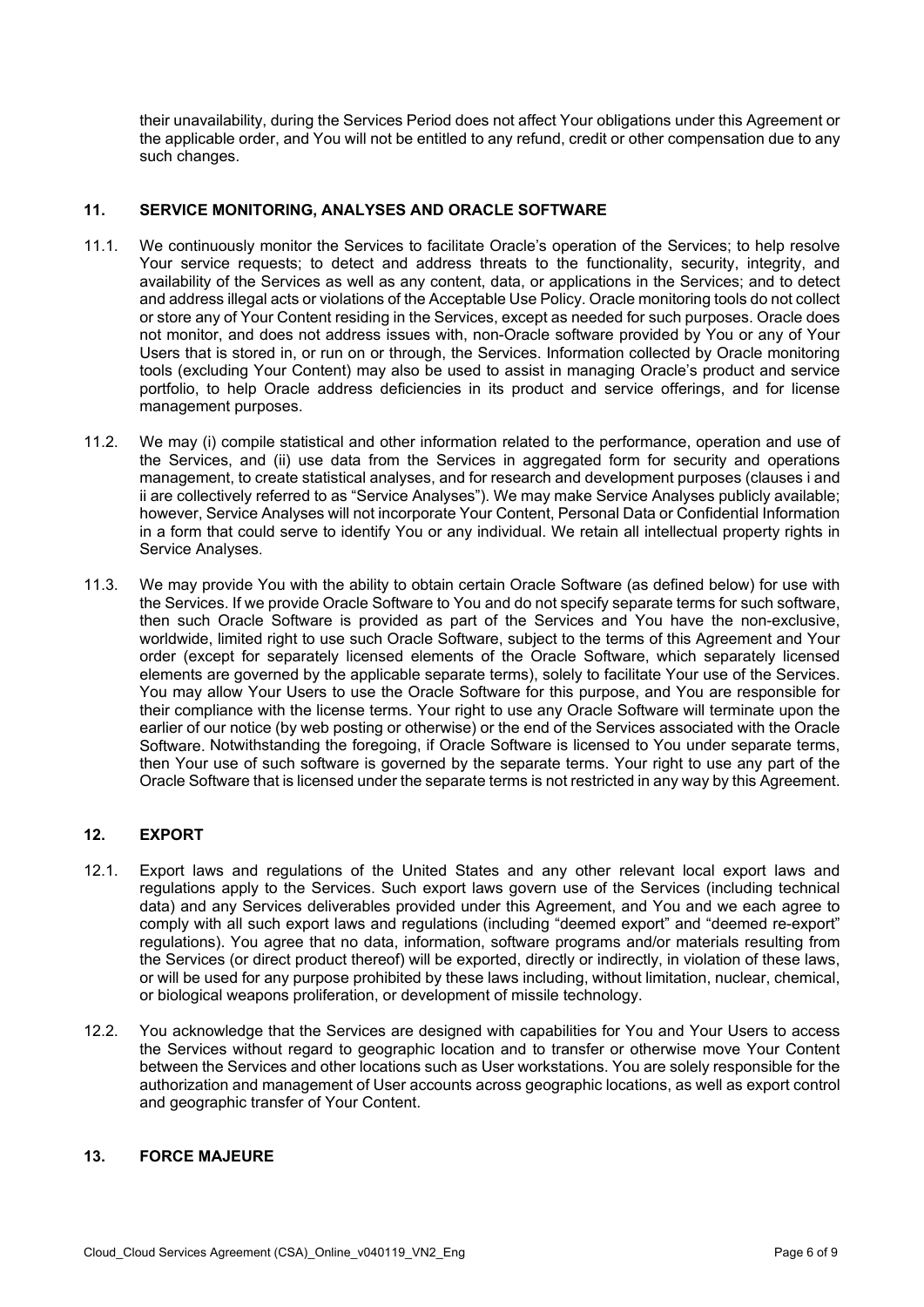Neither You nor we shall be responsible for failure or delay of performance if caused by: an act of war, hostility, or sabotage; act of God; pandemic; electrical, internet, or telecommunication outage that is not caused by the obligated party; government restrictions (including the denial or cancelation of any export, import or other license); or other event outside the reasonable control of the obligated party. Both You and we will use reasonable efforts to mitigate the effect of a force majeure event. If such event continues for more than 30 days, either of You or we may cancel unperformed Services and affected orders upon written notice. This Section does not excuse either party's obligation to take reasonable steps to follow its normal disaster recovery procedures or Your obligation to pay for the Services.

#### **14. GOVERNING LAW AND JURISDICTION**

This Agreement is governed by the laws of Vietnam and each party agrees to submit to the exclusive jurisdiction of, and venue in, the courts in Hanoi in any dispute arising out of or relating to this Agreement.

### **15. NOTICE**

- 15.1. Any notice required under this Agreement shall be provided to the other party in writing. If You have a legal dispute with us or if You wish to provide a notice under the Indemnification Section of this Agreement, or if You become subject to insolvency or other similar legal proceedings, You will promptly send written notice to: Oracle Vietnam Pte., Ltd at Unit 2202, 22nd Floor, East Tower, Lotte Center Hanoi Building, 54 Lieu Giai Street, Cong Vi Ward, Ba Dinh District, Hanoi, Vietnam, Attention: General Counsel, Legal Department.
- 15.2. We may give notices applicable to our Services customers by means of a general notice on the Oracle portal for the Services, and notices specific to You by electronic mail to Your e-mail address on record in our account information or by written communication sent by first class mail or pre-paid post to Your address on record in our account information.

#### **16. ASSIGNMENT**

You may not assign this Agreement or give or transfer the Services, or any interest in the Services, to another individual or entity.

#### **17. OTHER**

- 17.1. We are an independent contractor, and each party agrees that no partnership, joint venture, or agency relationship exists between the parties.
- 17.2. Our business partners and other third parties, including any third parties with which the Services have integrations or that are retained by You to provide consulting services, implementation services or applications that interact with the Services, are independent of Oracle and are not Oracle's agents. We are not liable for, bound by, or responsible for any problems with the Services or Your Content arising due to any acts of any such business partner or third party, unless the business partner or third party is providing Services as our subcontractor on an engagement ordered under this Agreement and, if so, then only to the same extent as we would be responsible for our resources under this Agreement.
- 17.3. If any term of this Agreement is found to be invalid or unenforceable, the remaining provisions will remain effective and such term shall be replaced with another term consistent with the purpose and intent of this Agreement.
- 17.4. Except for actions for nonpayment or breach of Oracle's proprietary rights, no action, regardless of form, arising out of or relating to this Agreement may be brought by either party more than two years after the cause of action has accrued.
- 17.5. Prior to entering into an order governed by this Agreement, You are solely responsible for determining whether the Services meet Your technical, business or regulatory requirements. Oracle will cooperate with Your efforts to determine whether use of the standard Services are consistent with those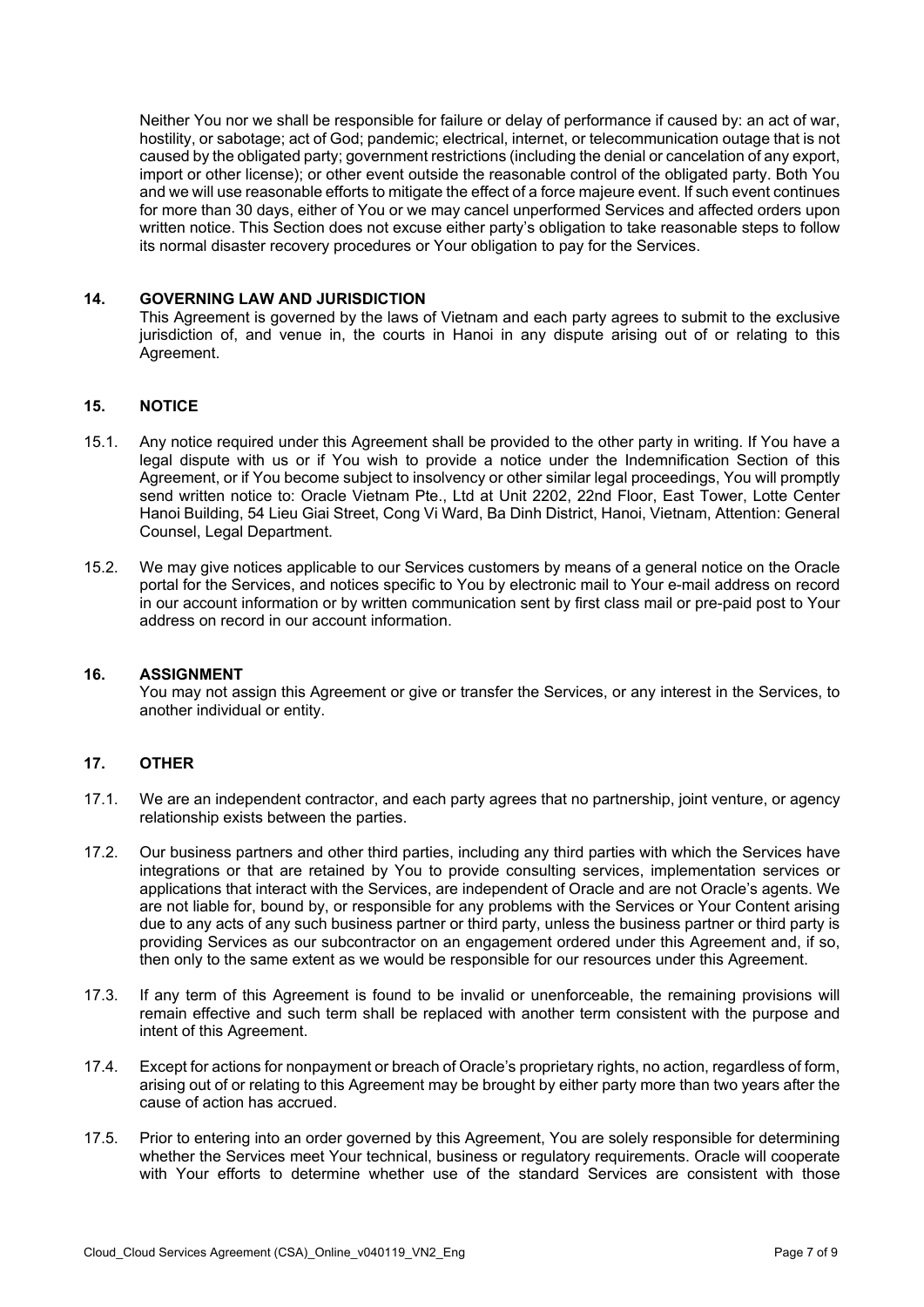requirements. Additional fees may apply to any additional work performed by Oracle or changes to the Services. You remain solely responsible for Your regulatory compliance in connection with Your use of the Services.

17.6. Upon forty-five (45) days written notice and no more than once every twelve (12) months, Oracle may audit Your use of the Cloud Services to ensure Your use of the Cloud Services is in compliance with the terms of the applicable order and this Agreement . Any such audit shall not unreasonably interfere with Your normal business operations.

You agree to cooperate with Oracle's audit and to provide reasonable assistance and access to information reasonably requested by Oracle.

The performance of the audit and non-public data obtained during the audit (including findings or reports that result from the audit) shall be subject to the provisions of section 4 (Nondisclosure) of this Agreement.

If the audit identifies non-compliance, You agree to remedy (which may include, without limitation, the payment of any fees for additional Cloud Services) such non-compliance within 30 days of written notification of that non-compliance. You agree that Oracle shall not be responsible for any of Your costs incurred in cooperating with the audit.

#### **18. ENTIRE AGREEMENT**

- 18.1. You agree that this Agreement and the information which is incorporated into this Agreement by written reference (including reference to information contained in a URL or referenced policy), together with the applicable order, is the complete agreement for the Services ordered by You and supersedes all prior or contemporaneous agreements or representations, written or oral, regarding such Services.
- 18.2. It is expressly agreed that the terms of this Agreement and any Oracle order shall supersede the terms in any purchase order, procurement internet portal, or other similar non-Oracle document and no terms included in any such purchase order, portal, or other non-Oracle document shall apply to the Services ordered. In the event of any inconsistencies between the terms of an order and the Agreement, the order shall take precedence; however, unless expressly stated otherwise in an order, the terms of the Data Processing Agreement shall take precedence over any inconsistent terms in an order. This Agreement and orders hereunder may not be modified and the rights and restrictions may not be altered or waived except in a writing signed or accepted online by authorized representatives of You and of Oracle; however, Oracle may update the Service Specifications, including by posting updated documents on Oracle's websites. No third party beneficiary relationships are created by this Agreement.

#### **19. AGREEMENT DEFINITIONS**

- 19.1. "**Oracle Software**" means any software agent, application or tool that Oracle makes available to You for download specifically for purposes of facilitating Your access to, operation of, and/or use with, the Services.
- 19.2. "**Program Documentation**" refers to the user manuals, help windows, readme files for the Services and any Oracle Software. You may access the documentation online at<http://oracle.com/contracts> or such other address specified by Oracle.
- 19.3. "**Service Specifications**" means the following documents, as applicable to the Services under Your order: (a) the Oracle Cloud Hosting and Delivery Policies, the Program Documentation, the Oracle service descriptions, and the Data Processing Agreement described in this Agreement; (b) Oracle's privacy policies; and (c) any other Oracle documents that are referenced in or incorporated into Your order. The following do not apply to any non-Cloud Oracle service offerings acquired in Your order, such as professional services: the Oracle Cloud Hosting and Delivery Policies and Program Documentation. The following do not apply to any Oracle Software: the Oracle Cloud Hosting and Delivery Policies, Oracle service descriptions, and the Data Processing Agreement.